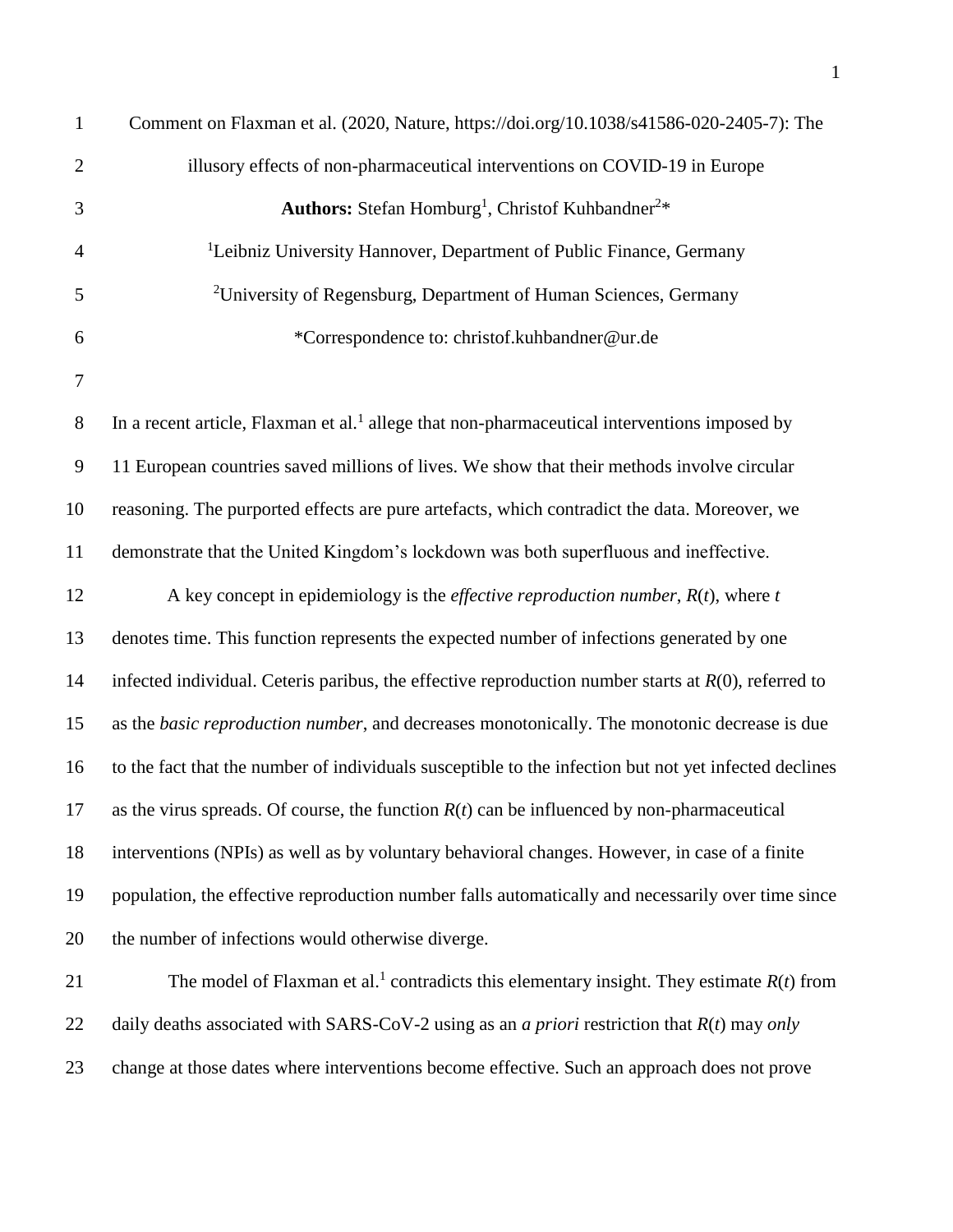that NPIs were effective but rather begs the result, i.e., involves circular logic. The true effective reproduction number declines continuously, and when its estimates are allowed to change only at intervention points, it is clear that profound discontinuities, which attribute strong effects to the interventions, will emerge. Flaxman et al. (p. 2) conclude that while most NPIs had unidentifiable effects, lockdowns reduced the reproduction numbers instantaneously by 82%. Taking the United Kingdom as an example, Fig. 1 illustrates the ineffectiveness of social distancing etc. in the analysis of Flaxman et al. as well as the enormous effect of the lockdown from 23 March.





 authors assumed *R*(*t*) constant before 14 March and after 23 March. Changes were allowed only on the four dates were NPIs became effective.

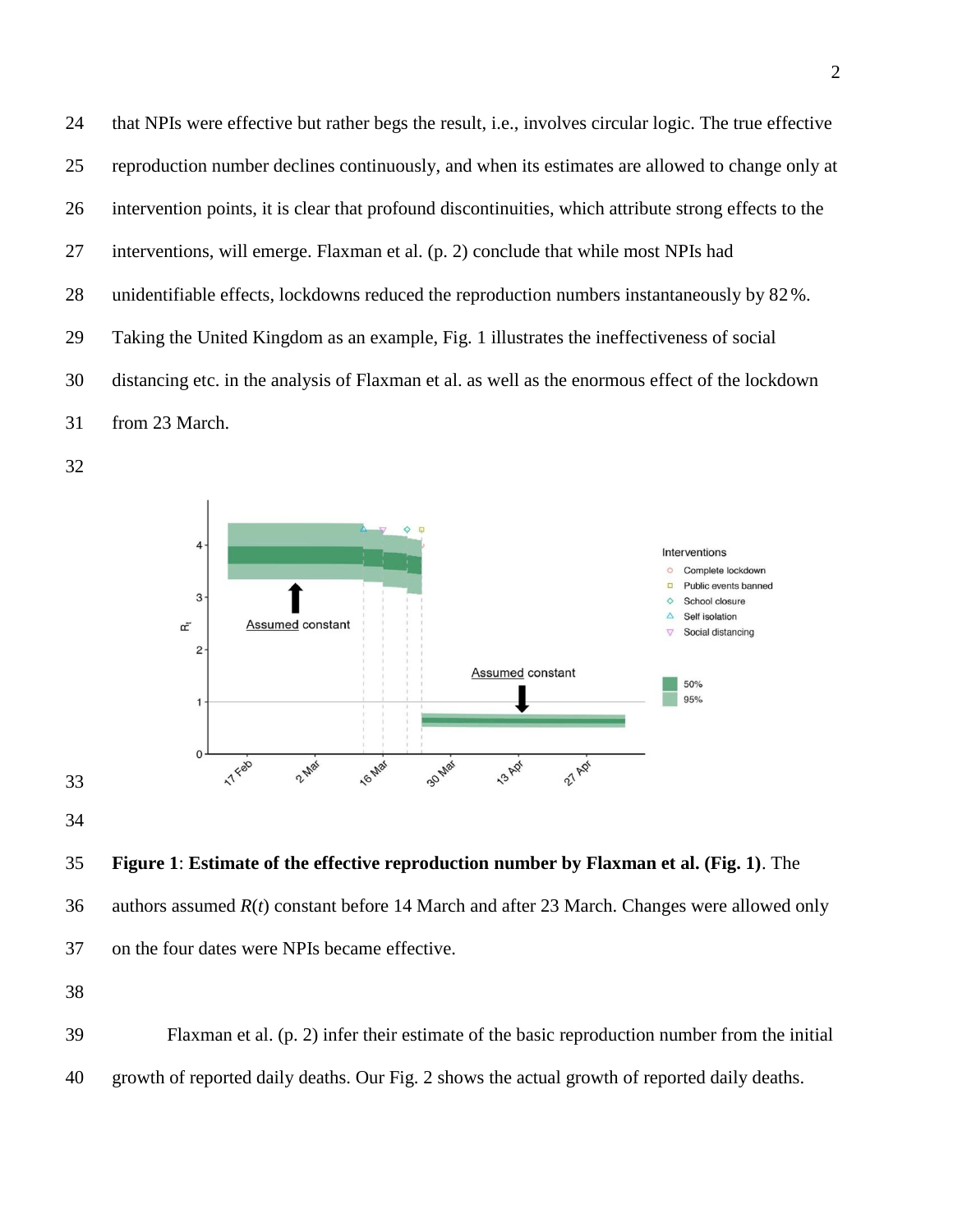Following the presumption of Flaxman et al. that deaths are more reliable than cases, we see growth of reported daily deaths as a good empirical proxy that mirrors the development of the effective reproduction rate. Of course, deaths follow infections after a long delay – a fact which is taken into account below.



 



declined steadily during March and April. Moreover, reported daily deaths follow infections with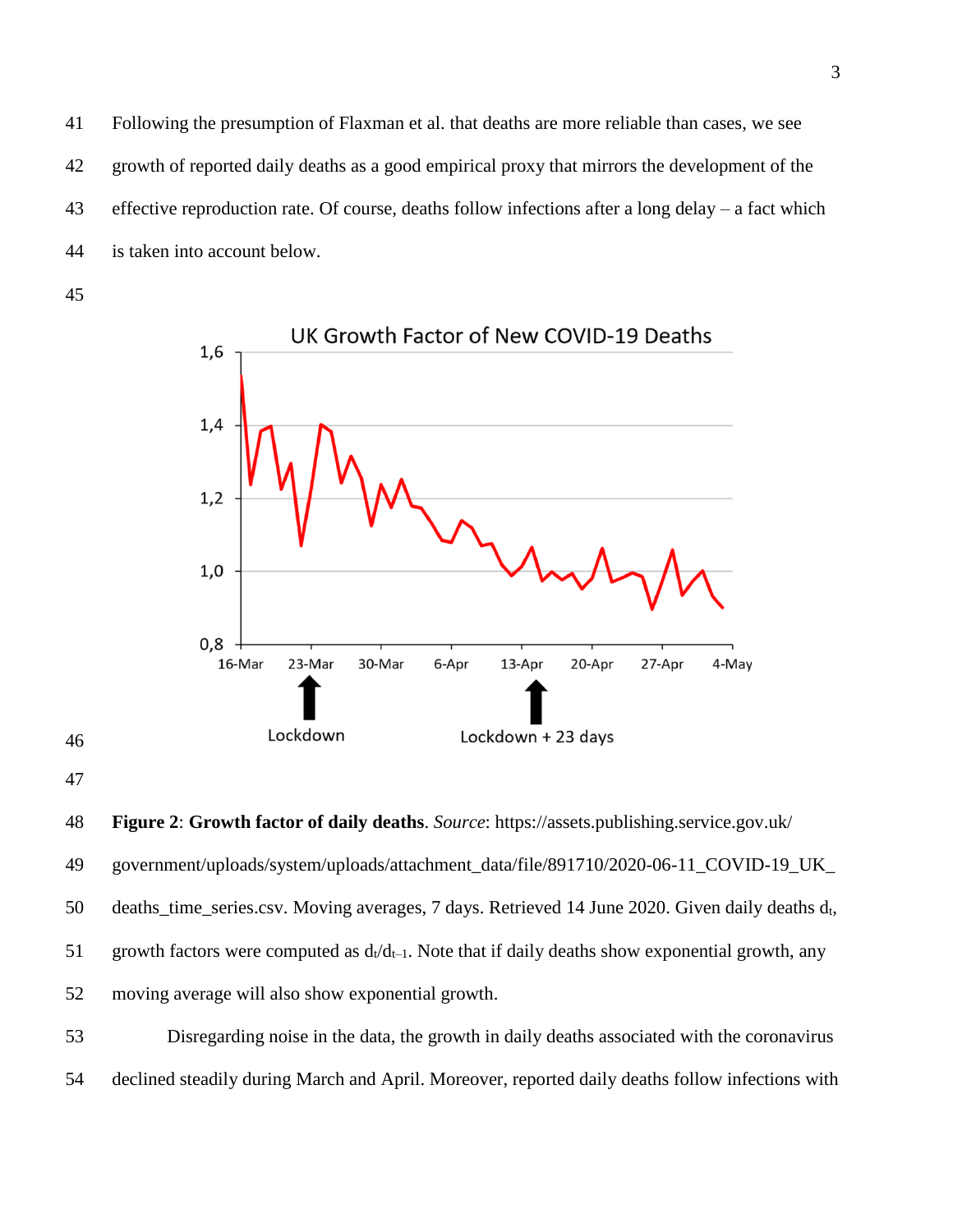55 a median delay of 23 days, consisting of a 5 days incubation period<sup>2</sup> and a median delay of about 56 18 days from symptom onset to death<sup>3</sup>. Note that this delay also underlies the estimations by Flaxman et al. (p. 22 of their supplementary information).

 Considering a total delay of 23 days between infection and death, possible effects of the 23 March lockdown should only become visible in the data around April 15. However, the series does not show the slightest break in mid-April. Hitherto, the growth factor had already declined from 1.54 to 0.97, and thereafter it continued its slowdown. Contrary to the findings of Flaxman et al., Fig. 2 strongly suggests that the UK lockdown was both superfluous (it did not prevent an otherwise explosive behavior of the spread of the coronavirus) and ineffective (it did not slow down the death growth rate visibly).

 The argument of a delay of 23 days between infection and death can also be used in the opposite direction. With the growth rate of daily corona deaths falling since mid March, the underlying growth rate of daily infections must have started receding in the second half of February, long before the problem was recognized and any measures were taken. The continuous decrease in the growth factor shown in Fig. 2, even at dates before any NPI could have become effective, corroborates the theoretical insight that *R*(*t*) falls automatically over time. We have checked that the growth factors in the remaining 10 countries considered by Flaxman et al. show a similar pattern.

 Our final remark regards Sweden, the only country in the dataset that refrained from strong measures, but has lower corona deaths per capita than Belgium, Italy, Spain, or the United Kingdom. In the absence of a lockdown, but with an effective reproduction number that declined in the usual fashion, Flaxman et al. (Extended Data Fig. 1) attribute the sudden decline in Sweden's *R*(*t*) on March 27 almost entirely to banning of public events, i.e., to a NPI that they